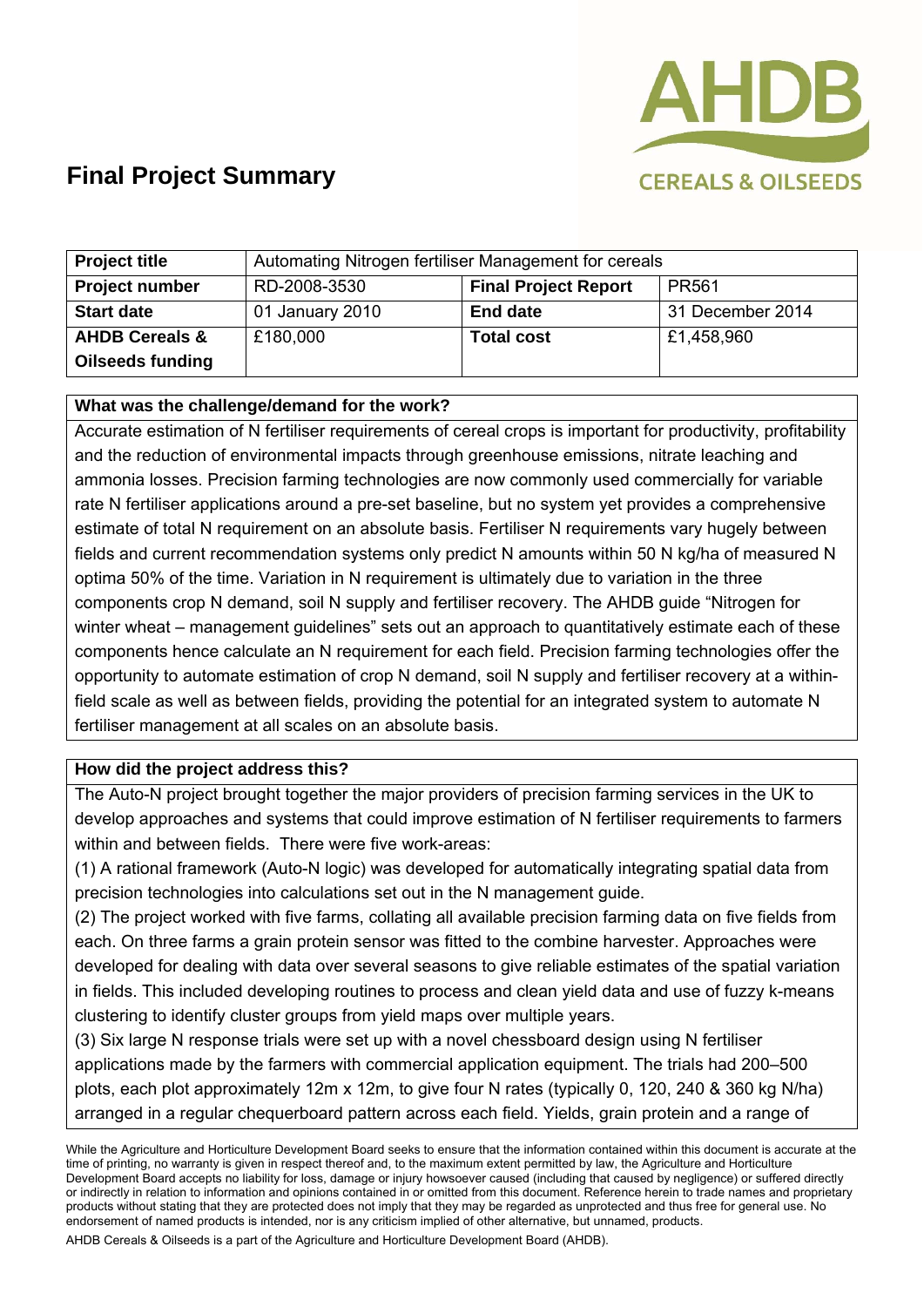

other measures were taken from all plots and kriged (a method of interpolation) to give values for each measure in each plot at each N rate. This enabled N response curves to be fitted for each plot and economically optimal N rates determined. These chessboard trials allowed the spatial variation in N requirement to be quantified, causes of variation to be understood in terms of crop N demand, SNS and fertiliser recovery, and they allowed exploration of the potential for predicting N requirements using soil mapping, yield mapping and in-season canopy sensing.

(4) A series of 'calibration trials' was conducted with canopy sensors, to develop rational approaches for judging soil N supply and to estimate crop N uptake, crop biomass and crop N status. (5) The 'Auto-N logic' was tested in validation trials with the five farmers. Fertiliser N requirement application maps were created based on (i) yield maps to define crop N demand and (ii) canopy sensing (either Crop Circle/Optrx, N sensor, or satellite NDVI) to define soil N supply (using an algorithm with thermal time from sowing, developed within the project). Tramline trials compared uniform N rate with variable rate, as well as with +/- 50 kg N/ha in adjacent tramlines.

#### **What outputs has the project delivered?**

The chessboard trials conducted in this project have transformed our understanding of N responses, and the variability in N requirements. Variation in N optima was large (~150 kg N/ha) in all the fields tested, as was variation in optimal yield (typically >2t/ha). There was a strong relationship between yield potential and soil N supply; areas that yielded well also tended to have more N available from the soil. Variation in fertiliser recovery was found to be large, as was variation in grain protein content at the optima. These relationships were explored in a paper published in the Journal of Agricultural Science. Spatial variation in crop N demand and soil N supply was well defined by yield maps and canopy sensing respectively. However, variation in fertiliser recovery has not yet proved predictable. Despite the large variation in N optima, the benefits to productivity, fertiliser savings, gross margins and environmental performance of perfectly matching N requirements across fields (compared to a uniform flat rate at the average optimum) were surprisingly modest. Obtaining an accurate average N requirement for the field is more important than matching intra-field variation. Also, optimising N fertiliser rates did not substantially reduce variability in achieved yields, implying that the major causes of yield variation were not related to nitrogen.

The Auto-N project has demonstrated that absolute fertiliser N requirements could be calculated automatically on farm using precision farming technologies and the framework set out in the N Management Guide: N requirement = (Crop N demand – SNS) / Fertiliser recovery. Crop N demand can be calculated from expected yield multiplied by 23 kg N/t for feed wheat. Past yield maps can be used to give a reasonable indication of spatial variation in crop N demand (through averaged normalised yields, or by defining management zones or cluster groups. NB A paper was

While the Agriculture and Horticulture Development Board seeks to ensure that the information contained within this document is accurate at the time of printing, no warranty is given in respect thereof and, to the maximum extent permitted by law, the Agriculture and Horticulture Development Board accepts no liability for loss, damage or injury howsoever caused (including that caused by negligence) or suffered directly or indirectly in relation to information and opinions contained in or omitted from this document. Reference herein to trade names and proprietary products without stating that they are protected does not imply that they may be regarded as unprotected and thus free for general use. No endorsement of named products is intended, nor is any criticism implied of other alternative, but unnamed, products.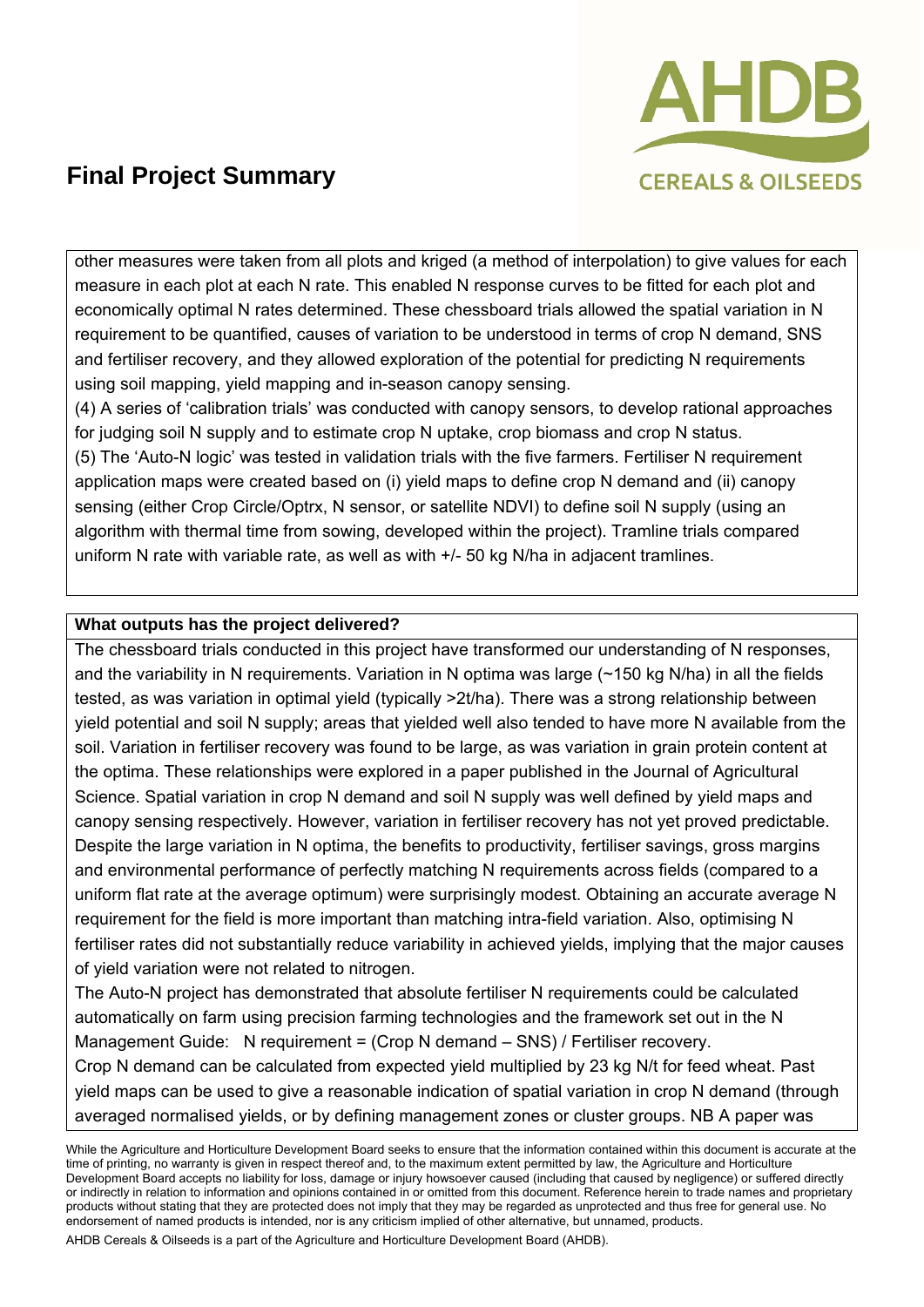

published in Computers & Electronics in Agriculture demonstrating the clustering approach). However, the variability in optimal grain protein content contributed substantially to variation in crop N demand; understanding its causes and enabling its prediction requires further research.

Estimates of SNS at the field scale are best made from measurements of soil mineral N or from estimates of N residues following the previous crop adjusted for over-winter leaching (dependent on rainfall and soil type) and likely mineralisation from soil organic matter. An approach was successfully developed to estimate variation in SNS from differences in NDVI in early spring, adjusted for thermal time since sowing.

A large dataset was used to test calibrations of sensor data for crop biomass, N uptake and N status. However, no adequate rational basis was found for including these in the Auto-N logic.

Accurately predicting variation in fertiliser N requirements across fields is challenged by the close correlation of crop N demand and soil N supply, the variability in optimal protein content and the variability in fertiliser recovery. In principle the approach of applying more N to poorer parts of the field with early N applications, and less with later applications makes sense.

The project demonstrated the power of on-farm spatial experimentation particularly to explore soil variation and soil effects in a way that isn't possible with conventional experiments. It showed that getting average N rates right for each field (as a whole) is of primary importance, and that precision farming technologies commonly available on farm can be used by farmers to test their own decisions. Hence, they can use tramline comparisons (of say 50 kg N/ha more and less than their standard N rate) to gauge whether N rates are about right on each field, and on their farm as a whole. This is now being developed through the AHDB 'LearN' project.

### **Who will benefit from this project and why?**

The learnings made through this project should benefit all cereal farmers in improving guidance and recommendations on their N fertiliser management. The project also informed the revision of the Fertiliser Manual (RB209). It evaluated for precision farmers benefits from use of precision technologies, hence should help inform farmers considering investment in precision technologies. Precision farming companies have the opportunity to utilise the approaches developed here as services for farmers. Particular services that could be offered are; digitisation of the N management guide approach; use of cluster analyses with series of yield maps and other spatial data to help define management zones; use of the algorithm with thermal time to estimate SNS spatially from canopy reflectance (NDVI) in spring.

Perhaps the biggest indirect beneficiary from this project is the research community. The chessboard and tramline trials have demonstrated very useful research techniques that enable questions to be asked by soil and crop scientists that aren't possible with conventional experiments. They also

While the Agriculture and Horticulture Development Board seeks to ensure that the information contained within this document is accurate at the time of printing, no warranty is given in respect thereof and, to the maximum extent permitted by law, the Agriculture and Horticulture Development Board accepts no liability for loss, damage or injury howsoever caused (including that caused by negligence) or suffered directly or indirectly in relation to information and opinions contained in or omitted from this document. Reference herein to trade names and proprietary products without stating that they are protected does not imply that they may be regarded as unprotected and thus free for general use. No endorsement of named products is intended, nor is any criticism implied of other alternative, but unnamed, products.